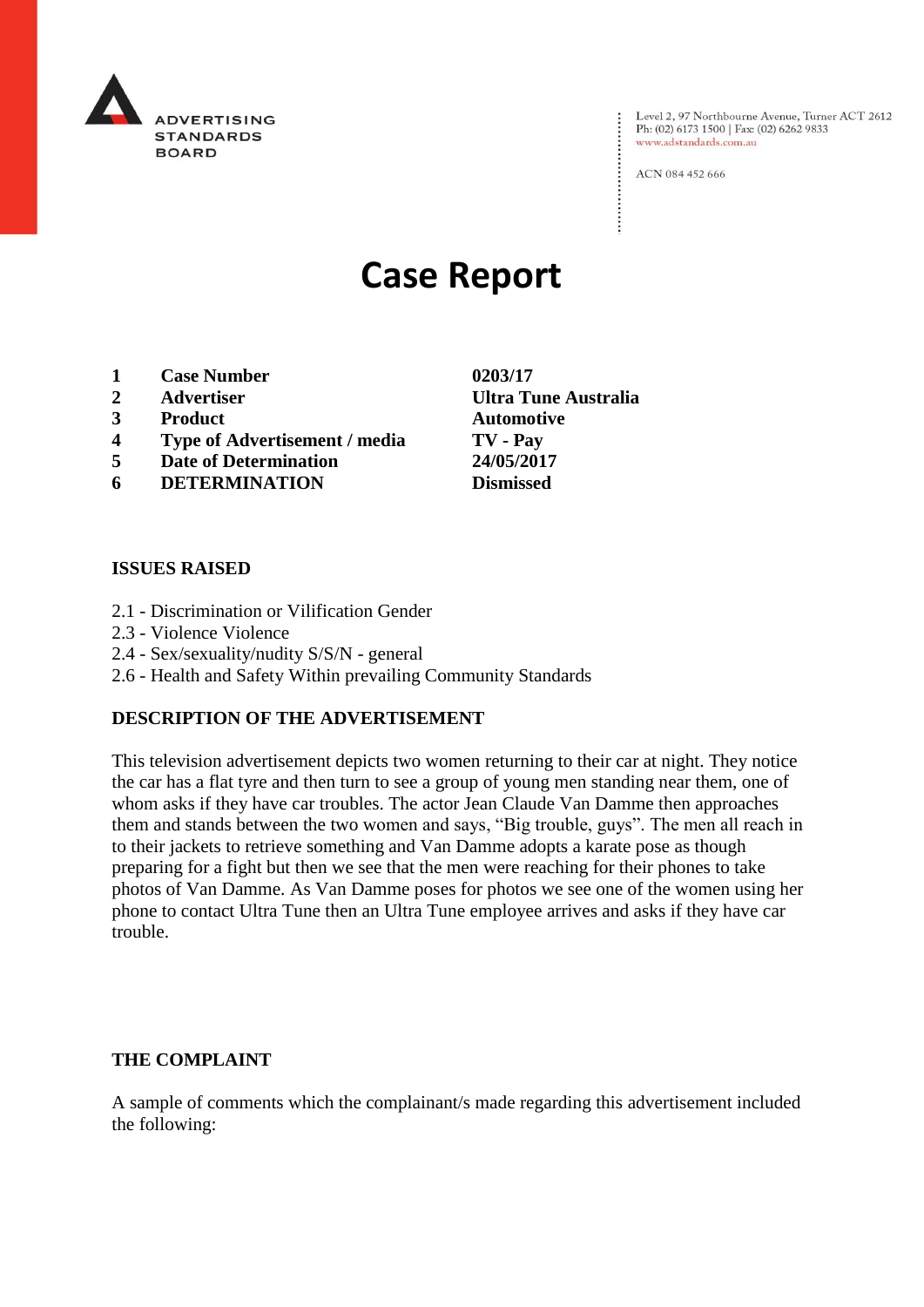*The ad is promoting the sexualisation of women but also the predatory behaviour of men. The fear portrayed from a group of men approaching 2 women at night and the fact that they need to be 'saved' is very damaging as it is normalising this predatory behaviour.*

## **THE ADVERTISER'S RESPONSE**

Comments which the advertiser made in response to the complainant/s regarding this advertisement include the following:

*We refer to your email letter attaching various complaints concerning the Ultra Tune Australia Ltd (Ultra Tune) "Van Damme" advertisement (Advertisement) broadcast on Foxtel.*

*The Advertisement in question is a 30 second advertisement where motor vehicle has a flat tyre and Mr Van Damme renders assistance. The 30-second advertisement can be viewed at the following link:*

*https://www.youtube.com/watch?v=hy6jQZVGfbw*

*The relevant CAD reference numbers are G4877ROA and it has a G rating.*

*Submission*

*We refer to ASB complaint references number 045/17where the Board considered complaints and our response (of 6 February 2017) in respect of this same advertisement on other media:*

*"Advertisements Complaint References 045/17*

*We refer to your email letter of 18 January 2017 attaching email complaints concerning Ultra Tune Australia Ltd's (Ultra Tune) Van Damme advertisement (Van Damme advertisement) broadcast on Channel 7, Internet and Social Media.*

*Subsequent to that letter we also received from you three letters dated 19 January, 23 January and 30 January 2017 attaching further email complaints.*

*The advertisement in question is a 30 second advertisement where motor vehicle has a flat tyre and Mr Van Damme renders assistance. The 30-second advertisement can be viewed at the following link:*

*https://www.youtube.com/watch?v=hy6jQZVGfbw*

*The relevant CAD reference numbers are G4877ROA and it has a G rating.*

*Preliminary comments*

*Ultra Tune takes very seriously its advertising and, in particular, the provisions of the AANA Code of Ethics (Code) and the AANA Code of Ethics Practice Note (Practice Note).*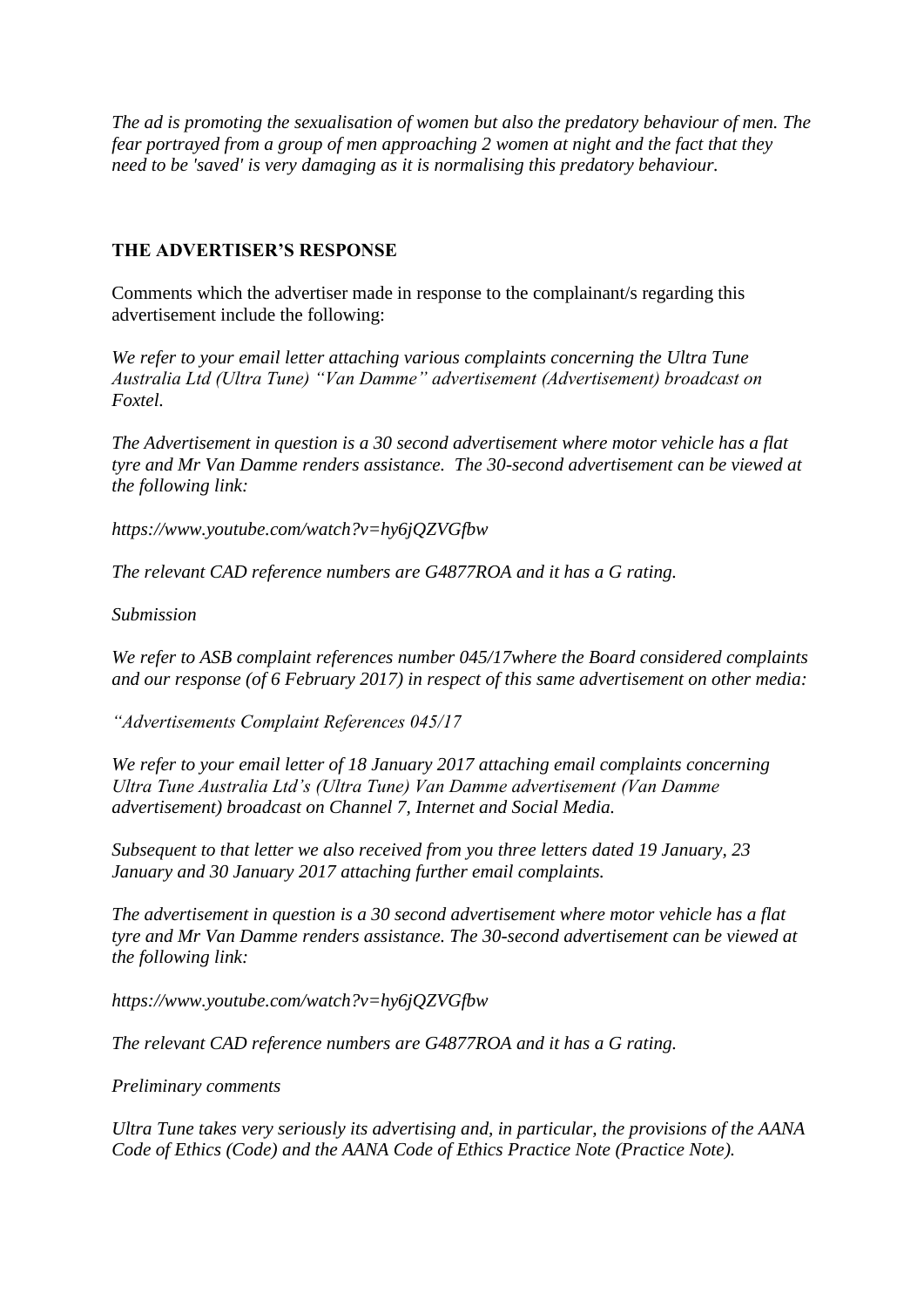*Mr Jean-Claude Van Damme is a famous Belgian actor, martial artist, screenwriter, film producer and director best known for his martial arts action films. He has had a long career in martial arts (Karate and Kick-boxing) and in films and television. He has featured in previous automotive advertisements, in particular for Volvo trucks in 2013 where he does the splits between two trucks, an advertisement that went viral in a very short time.*

*It would appear to Ultra Tune that many of the complainants have not watched the advertisement particularly closely, but instead have seen it simply as a continuation of the previous Ultra Tune advertisements with the two women actors. In that regard, we observe that some complainants do not appear to have realised who Mr Van Damme is.*

*While it is part of that series, the Van Damme advertisement plays upon the expectation deriving from the previous advertisements that again there will be some disaster with the car or for the women. Instead what happen, as a comedic twist, is that all the "gang", recognising who Mr Van Damme is, commence to take selfies with him and photographs of him. It is also to be noted that the "gang" as first shown comprises both males and one woman and is multi-ethnic including two of European descent as well as three of non-European descent. Later in the advertisement additional men and women have joined into the photo session with Mr Van Damme, who are similarly multi-ethnic.*

*The overriding impression left with the viewer by the advertisement, reinforced by the final scenes, is of a group of young people – male and female - of diverse ethnic backgrounds doing what people of that age do, taking photos on their phones of themselves and of a famous actor with them.*

*Ultra Tune cannot say if these complaints are again part of a campaign although the wording of the emails, as well as the fact that there appears to be almost a "knee jerk" reaction to the advertisement, might suggest that they are.*

*That said, Ultra Tune again acknowledges that many of the complainants will have deep and strongly held beliefs about objectification of women and sexualisation of girls in advertising.*

*However, the issue is not particular complainants' beliefs but instead, and as the Practice Note recognises, Prevailing Community Standards. In this respect the Board will also be aware that an objective assessment is required, and the intolerance of a particular viewer of an advertisement is not determinative where that intolerance does not accord with Prevailing Community Standards.*

*The Board will be further aware that it is not the volume of complaints per se that is important, this particularly if they appear to be the product of a campaign. The question instead is whether there is any merit in the complaints.*

*We further note that following upon the Board's decisions last year in respect of Ultra Tune's advertising, Ultra Tune has sought by its most recent advertising to avoid any depiction of women as unintelligent or unaware of their surroundings.*

*This because cases 0020/16 and 0175/16 (being the only cases where a complaint was upheld against Ultra Tune – 0175/16 was a "reconfirm(ation)" of 0020/16) the depiction of women in the "Train wreck" advertisement as a negative stereotype, unintelligent or unaware of*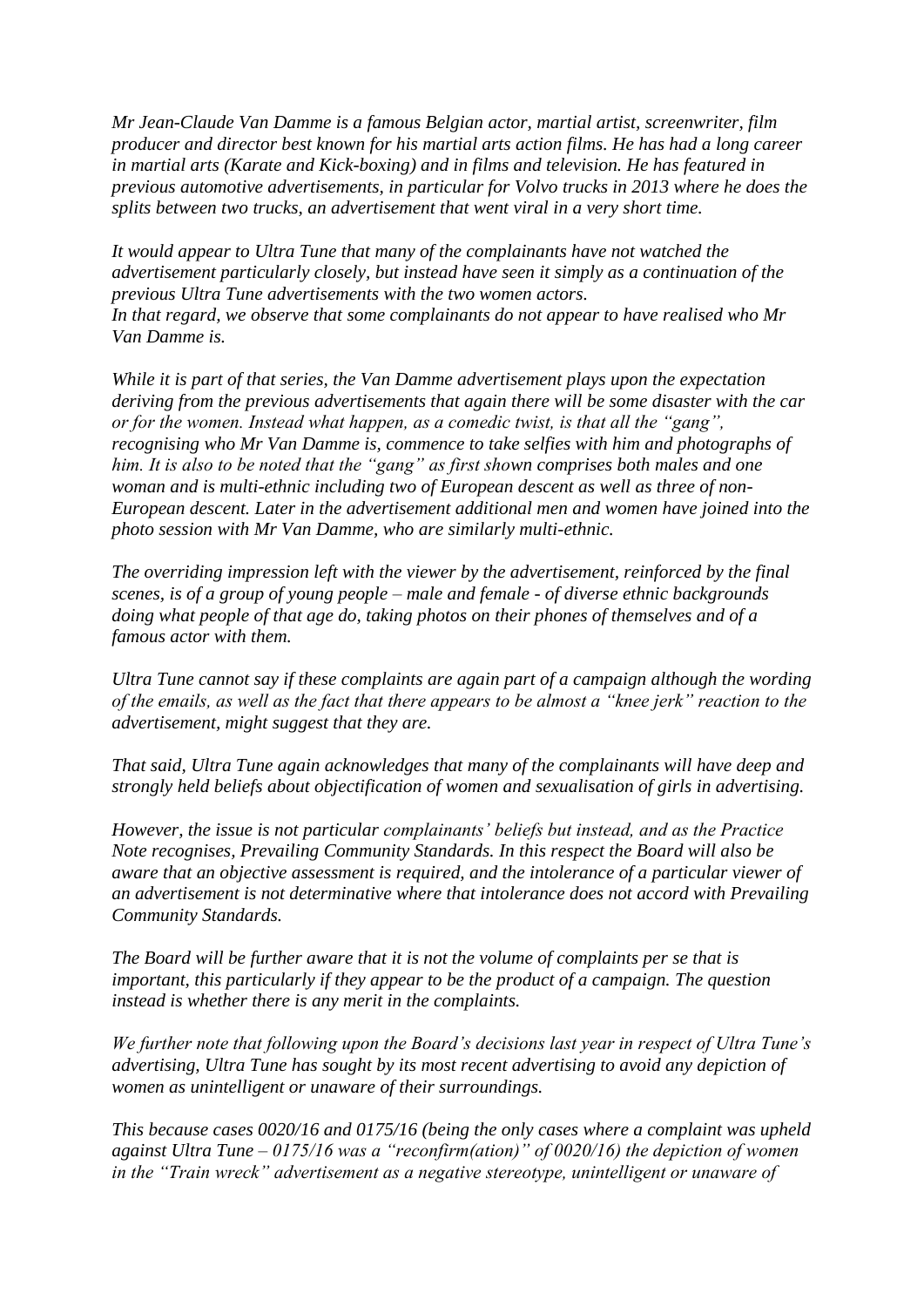*their surroundings, was the determinative matter that resulted in a finding of breach of section 2.1 of the Code.*

*The Board will be conscious that it is important for advertisers that there be consistency in its decisions, in particular because an advertiser will rely, and in this instance Ultra Tune has relied, upon the Board's prior decisions to guide the advertiser in its subsequent advertising. In particular, with the Van Damme advertisement (which is clearly intended as hyper-realistic and comedic), Ultra Tune has striven to avoid that particular negative stereotype.*

# *Detailed responses*

*We note the issues raised by your four letters (sections 2.1, 2.2, 2.3, 2.4 and 2.6 of the Code) and respond as follows:*

*2.1 Discrimination or Vilification Gender*

*Section 2.1 of the Code provides:*

*"Advertising or Marketing Communications shall not portray people or depict material in a way which discriminates against or vilifies a person or section of the community on account of race, ethnicity, nationality, gender, age, sexual preference, religion, disability, mental illness or political belief."*

*The Practice Note elaborates on the above by saying:*

*Discrimination - unfair or less favourable treatment; Vilification - humiliation, intimidation, incites hatred, contempt or ridicule.*

In our respectful submission, the Van Damme advertisement does not show any form of *discrimination, vilification, humiliation, contempt or ridicule against women.*

*We refer to the Board's previous decisions in Cases 0040/16 and 0236/16 where the Board dismissed the complaints.*

*In case 0236/16 the Board, inter alia, stated that:*

*"advertisers are free to use whomever they wish in their advertisements and considered that the use of two women in a car for an automotive product or service is not of itself discriminatory. The Board considered that the women's' (sic) physical appearance may be considered as sexy to some viewers or exaggerated to others but that this is not of itself vilifying or discriminatory".*

*We submit that there is no basis for the Board to determine that the advertisement vilifies, humiliates, or ridicules women.*

*A flat tyre can happen to any person regardless of gender. There is no suggestion that the female actors cannot change a flat tyre. Often people choose not to change their own tyre for many reasonable reasons. For example, a person may decide that they do not wish to get their hands and clothes dirty.*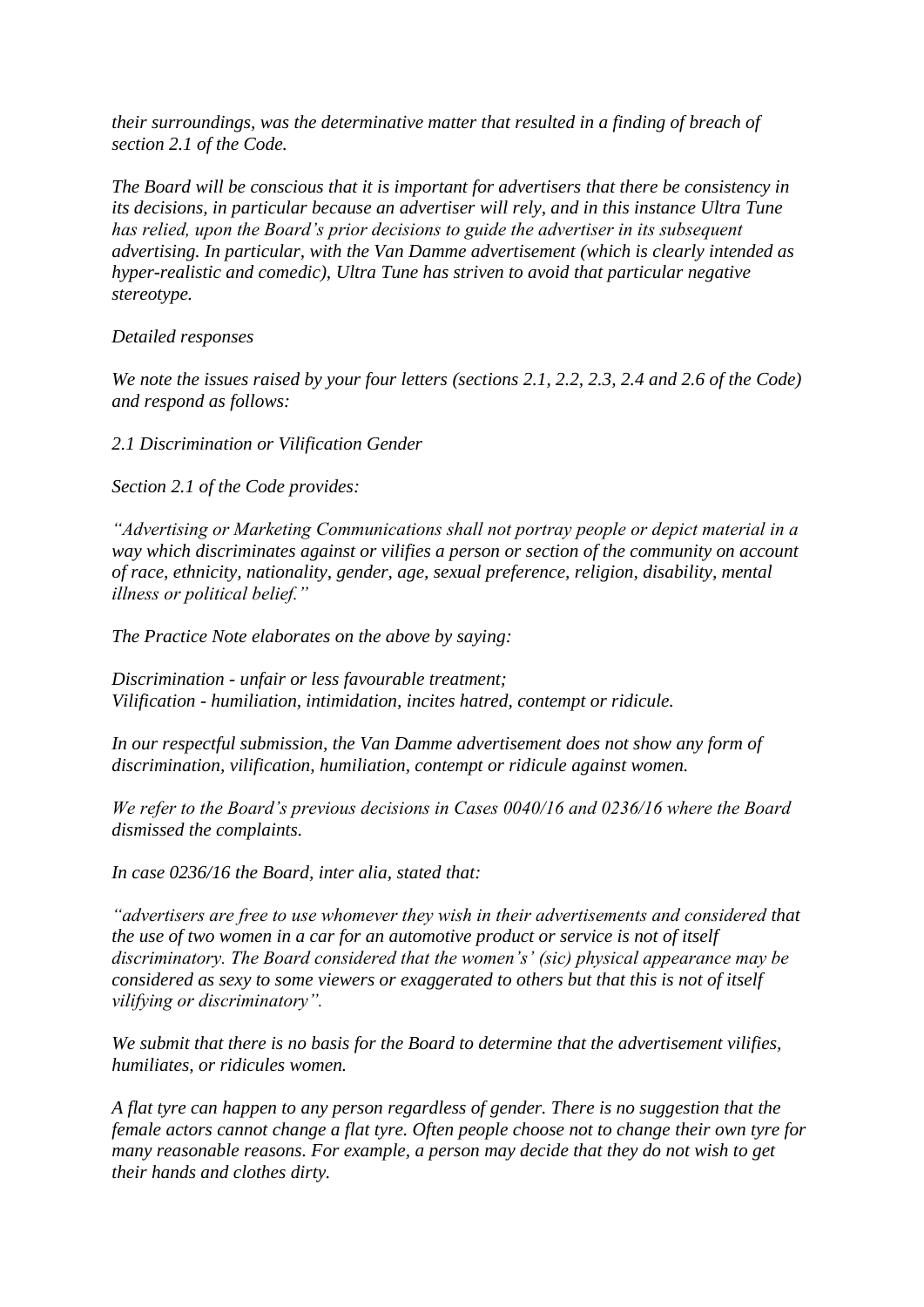*Being approached the "gang" can happen to any person regardless of gender. The advertisement uses a common cinematic technique of building some tension with the audience (as to the gang's intentions) for dramatic impact and to contrast the gang's ultimately benign intentions.*

*The assistance of a stranger (called for or uncalled for) can happen to any person regardless of gender. Often strangers do assist people in need, particularly in the case of breakdown.*

*A female actor is show to call for Roadside Assistance with her mobile phone (thereby helping herself). She does this regardless of being surrounded by people of both genders; none of whom who actually or appear to offer to assist with the flat tyre.*

*The use of a male actor as the Roadside Assistance driver is not intended to be a statement or comment on gender roles. This character is an employee of the company and is a continuation from our previous advertisements.*

*Nothing in this advertisement encourages or incites any violence or harm to any person regardless of gender.*

*Clearly, there is no act in this advertisement that is intended to either excite contemptuous laughter (i.e. laugh at rather than with the characters), or urge on, stimulate or prompt to action, hatred, contempt or ridicule for women. Any such finding could naturally be the result of an agenda driven biased view, however this should not be said to be the view of the reasonable general public.*

*2.1 Discrimination or Vilification Race*

*This complaint appears to arise from complainants failing to properly view the advertisement.*

*As we noted above, the "gang" is multi-ethnic, the group of young people towards the end of the advertisement is similarly multi-ethnic.*

*Multi-ethnic groups of young people are commonplace in all Australia's major cities. It would be an unreal situation to portray otherwise in present times.*

*Nothing in the Van Damme advertisement suggests discrimination or vilification by reason of race.*

*2.2 Objectification Exploitative and degrading – women*

*Section 2.2 of the Code states that*

*"Advertising or marketing communications should not employ sexual appeal in a manner which is exploitative and degrading of any individual or group of people."*

*We refute the suggestion that the Van Damme advertisement in any way exploits or degrades women. The advertisement neither diminishes the actors' self-respect or humiliates them in any way.*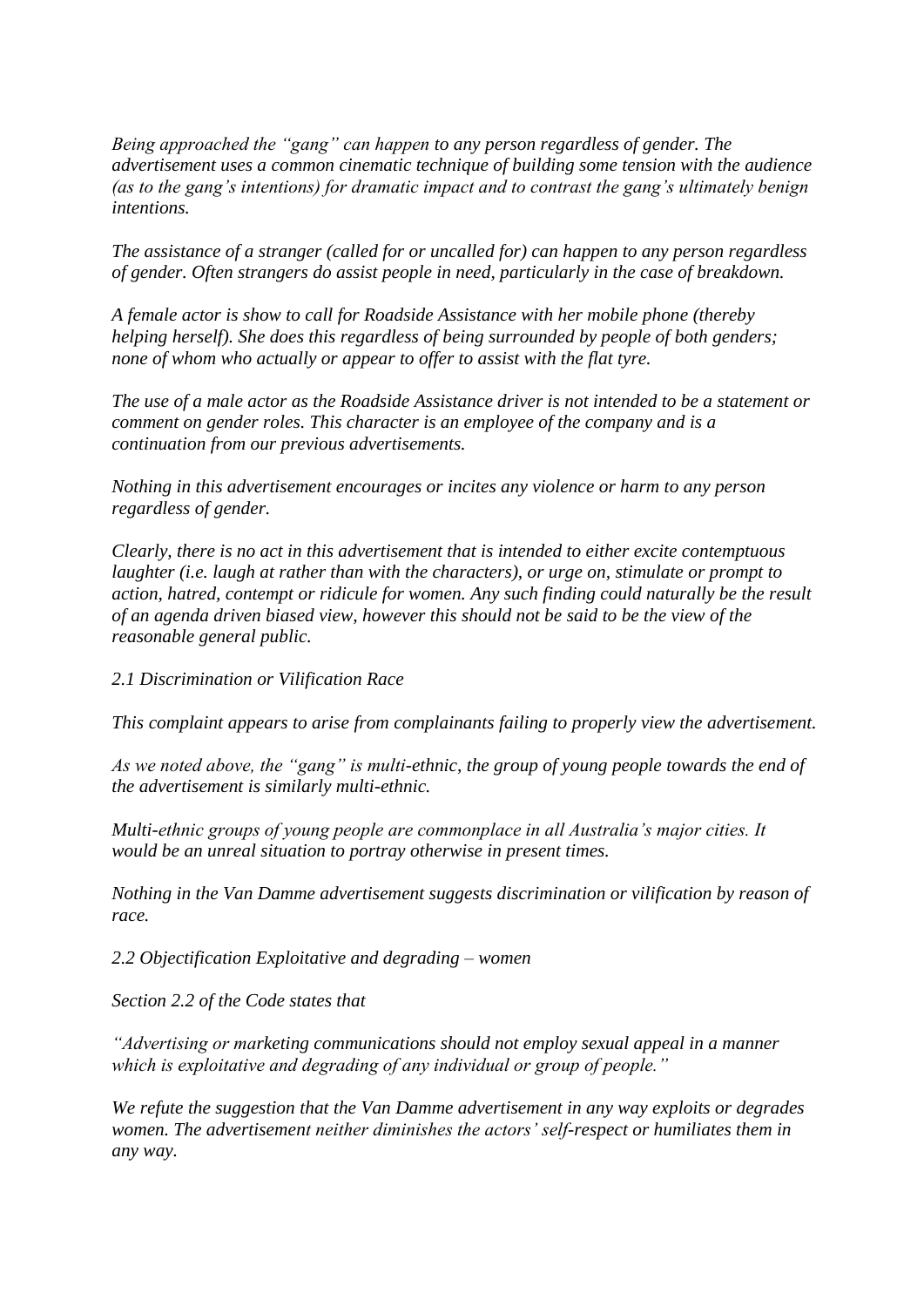*At all times the female actors are in modern evening clothing.*

*As noted above, the advertisement has a G rating classification.*

*2.3 Violence - violence and Violence – causes alarm and distress*

*Section 2.3 of the Code states that:*

*"Advertising or Marketing Communications shall not present or portray violence unless it is justifiable in the context of the product or service advertised".*

*The Van Damme advertisement contains no acts of violence nor portrays violence. Nothing in the advertisement encourages or incites the audience to commit any violence or harm to any person regardless of gender or race.*

*Any suggestion of violence (which is denied) by the "gang" can be justified in the context that the advertisement builds tension for dramatic impact and contrasts with the gang's ultimately benign intentions.*

*We say this recognising that in the Practice Note it is said that the Board has found a "strong suggestion of menace" to present violence in an unacceptable manner that breaches section 2.3.*

*However, the Board has also found that where the whimsical and ironic tone of an advertisement becomes apparent early on, then that overcomes any suggestion of menace: see case 187/98. See also case 8/09 (Autobarn). Here the comedy of the "gang" whipping out their phones for photographs occurs within seconds of when the "gang" first approaches. In other words early in the advertisement, its comedic tone becomes apparent, and that tone then persists to the end.*

*Similarly, Mr Van Damme's martial arts stances are those typical of his martial art prowess and do not incite the audience to commit any violence or harm to any persons.*

*2.4 2.4 Sex/sexuality/nudity S/S/N - general*

*Section 2.4 of the Code provides:*

*"Advertising or Marketing Communications shall treat sex, sexuality and nudity with sensitivity to the relevant audience".*

*We also note what the Board said in case 0175/16 which was:*

*"The Board acknowledged that some members of the community would find the use of female models to promote an automotive service to be exploitative. The Board noted that the two women are wearing 'going out' clothing which is often revealing but considered that in this instance although the women's breasts are enhanced by the style of clothing they are wearing, their breasts are not the focus of the advertisement. The Board considered that, consistent with a previous determination in case 0093/12, while it is not necessary for the women to be wearing low-cut clothing, it is not an unusual style of clothing for women to wear on a night out and the women's physical features are not the focus of the advertisement."*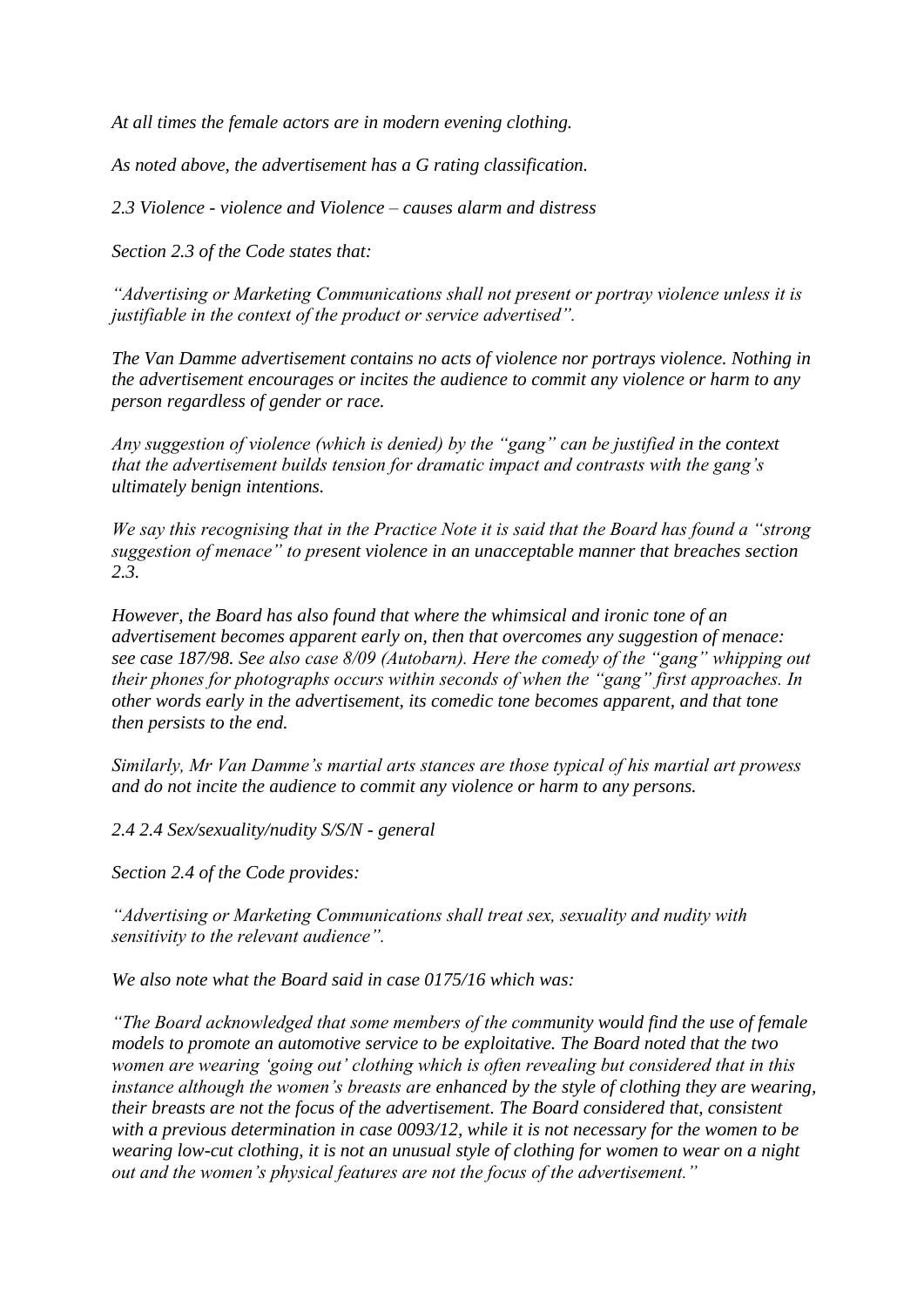*At all times, the female actors were fully clothed in modern summer evening clothing. Indeed the clothing of all the young people in the advertisement is consistent with what one regularly sees worn at night in summer in any urban area that they congregate. There is no nudity or sexual acts displayed in the Van Damme advertisement.*

*2.6 Health and Safety within prevailing community standards*

*Section 2.6 of the Code states that*

*"Advertising or Marketing Communications shall not depict material contrary to Prevailing Community Standards on health and safety".*

*We refer and repeat our submissions above. We further submit it is absurd to suggest that the advertisement may (as one particular complainant would have it) put ideas of disabling cars in dangerous people's minds or otherwise suggest any new of inventive methods to instigate or encourage violence against any person of any gender. Nor does the advertisement suggest (as another complainant would have it) that it is not appropriate to ring Triple Zero.*

*We believe and submit on any reasonable viewing that the advertisement material is well within Prevailing Community Standards on health and safety.*

*Conclusion*

*For the reasons above, we do not believe the advertisement breaches the Code in any way."*

*The Board dismissed the complaints against our advertisement in those matters.*

*We refer to and repeat our previous response and rely upon the reasons of the Board in the foresaid complaints.*

*Conclusion*

*Ultra Tune does not believe there are any merits in the complaints.*

*In particular, and for the reasons above, we do not believe the Advertisement breaches the Code in any way.*

# **THE DETERMINATION**

The Advertising Standards Board ("Board") considered whether this advertisement breaches Section 2 of the Advertiser Code of Ethics (the "Code").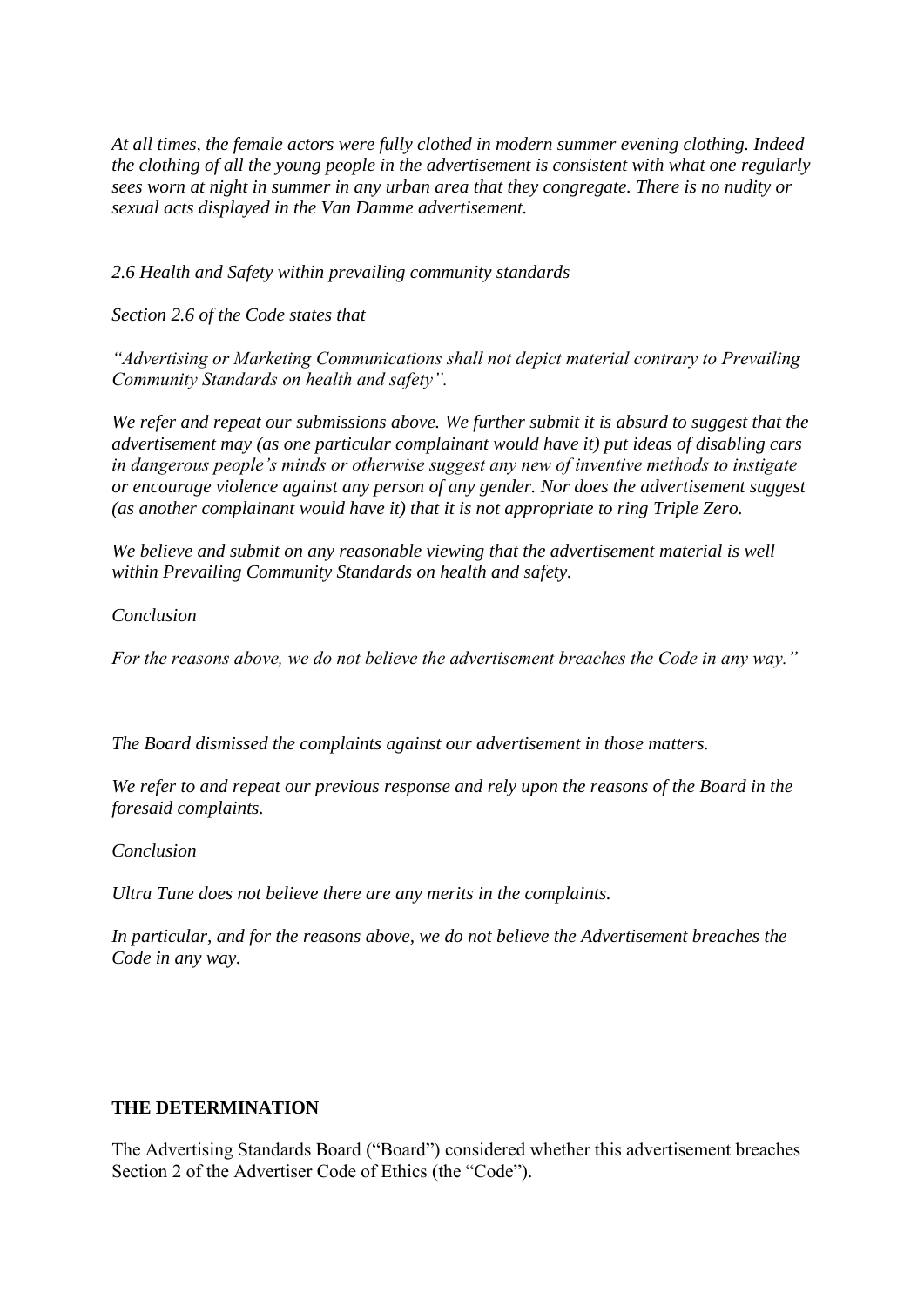The Board noted the complainant's concerns that the advertisement sexualises women and suggests they need to be saved by predatory men.

The Board viewed the advertisement and noted the advertiser's response.

The Board considered whether the advertisement complied with Section 2.1 of the Code which requires that 'advertisements shall not portray or depict material in a way which discriminates against or vilifies a person or section of the community on account of race, ethnicity, nationality, gender, age, sexual preference, religion, disability, mental illness or political belief.'

The Board noted that this television advertisement depicts two women returning to their car on a night out to find it has a flat tyre and then being asked by a gang of young men if they are in trouble.

The Board noted it had previously dismissed similar complaints about the same advertisement when it was aired on free to air television in case 0045/17 where the Board noted:

"…the women realise they have a flat tyre as soon as they return to their car and considered that shortly after Jean-Claude van Damme arrives we see one of the women use her phone to contact Ultra Tune. The Board noted that the women do not ask Mr van Damme for assistance as he just appears and considered that there was no suggestion that the women were not capable of managing the situation themselves and in their view the depiction of one of the women contacting Ultra Tune is suggestive of the women being in control rather than passive observers. The Board considered that the advertisement did not portray or depict material in a way which discriminates against or vilifies a person or section of the community on account of gender.

The Board noted the complainants' concerns that the gang of men depicted in the advertisement are all ethnic minorities. The Board noted that the 'gang' is made up of men and women and considered that their ethnic backgrounds appear varied and to include Caucasians. The Board considered that the advertisement did not suggest that ethnic minorities would or should form gangs and that overall the advertisement did not depict any material which suggested that people from any particular ethnic background would behave in a manner which is negative or inappropriate."

Overall, the Board considered that consistent with its previous determination the advertisement did not suggest that women need to be saved from predatory men and that it did not portray or depict material in a way which discriminates against or vilifies a person or section of the community on account of race, ethnicity, nationality, gender, age, sexual preference, religion, disability, mental illness or political belief.

The Board determined that the advertisement did not breach Section 2.1 of the Code.

The Board considered whether the advertisement was in breach of Section 2.2 of the Code. Section 2.2 of the Code states: "Advertising or marketing communications should not employ sexual appeal in a manner which is exploitative and degrading of any individual or group of people."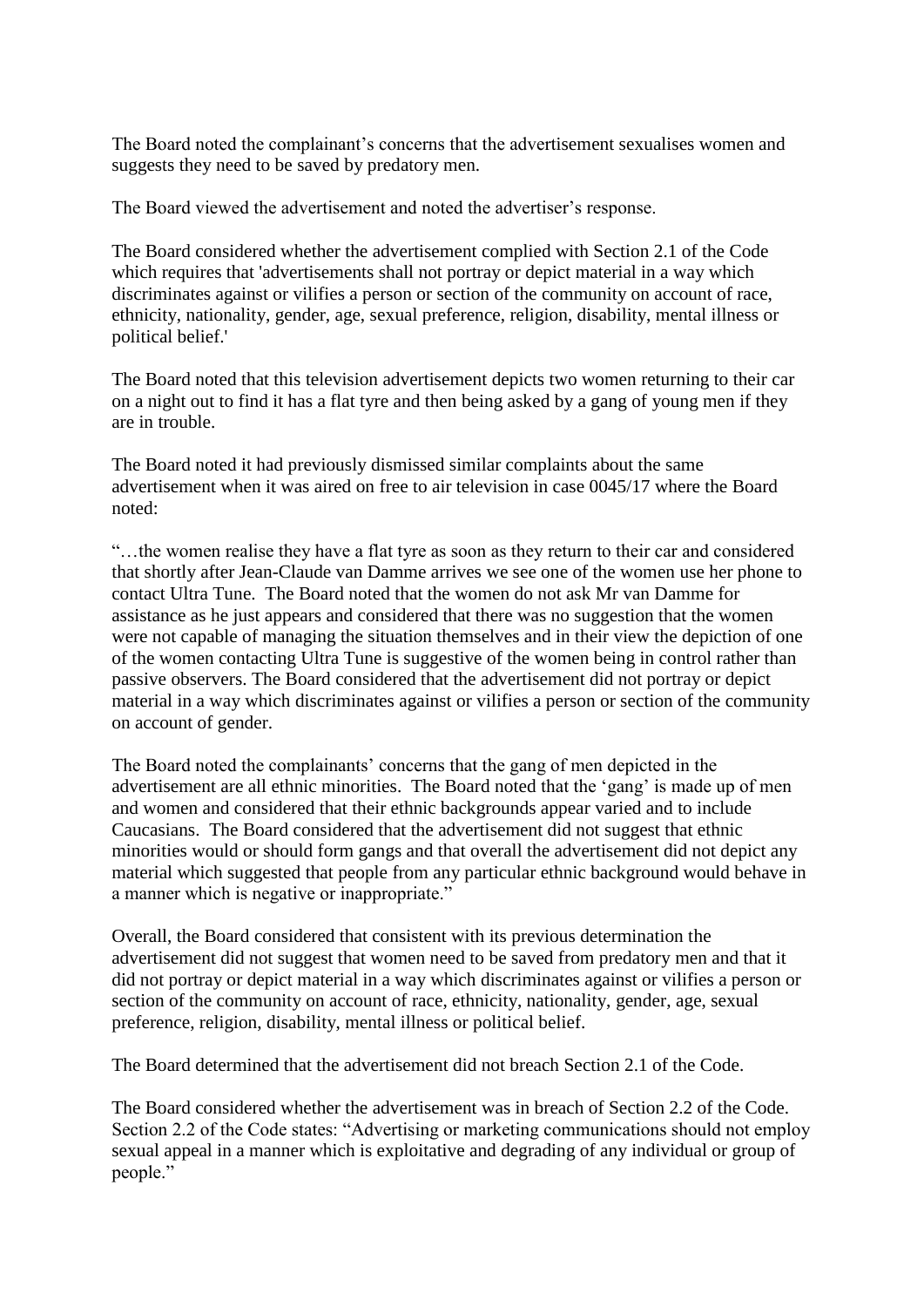The Board noted that in order to be in breach of this section of the Code the image would need to use sexual appeal in a manner that is both exploitative and degrading.

The Board noted the Practice Note for Section 2.2 which provides the following definitions:

"Exploitative means clearly appearing to purposefully debase or abuse a person, or group of person, for the enjoyment of others, and lacking moral, artistic or other values;

Degrading means lowering in character or quality a person or group of persons."

The Board acknowledged that some members of the community would find the use of female models to promote an automotive service to be exploitative. The Board noted that the two women are wearing clothing which is tight and reveals their legs and cleavage, clothing which is often worn by young women in Australia, and considered that in this instance although the women's breasts are enhanced by their choice of clothing, their breasts are not the focus of the advertisement.

The Board considered that, consistent with a previous determinations in cases 0093/12 and 0042/16, whilst it is not necessary for the women to be wearing low cut clothing their clothing is not unusual attire for young women and the women's physical features are not the focus of the advertisement. The Board considered that there is no undue focus on the women's bodies and in their view it is not exploitative to use women in an advertisement and as the women are depicted as being in control the advertisement is not degrading or demeaning to women.

The Board considered that the advertisement did not employ sexual appeal in a manner which is exploitative and degrading to any individual or group of people and determined that the advertisement did not breach Section 2.2 of the Code.

The Board considered whether the advertisement was in breach of Section 2.3 of the Code. Section 2.3 states: "Advertising or Marketing Communications shall not present or portray violence unless it is justifiable in the context of the product or service advertised".

The Board noted that while a man holding what appears to be a baseball bat over his shoulders does ask the women if they are having car trouble the Board noted that the man does not make any verbal or physical threats to the women. The Board noted that when Mr van Damme appears he immediately takes on a defensive stance and considered that as he is known for his martial arts skills this is not inappropriate and in the Board's view while there is a momentary sense of menace between Mr van Damme and the group in front of him, the men and women quickly make it clear that they are fans of Mr van Damme and are reaching for their phones to take selfies and not for weapons to start fighting.

The Board noted there is a slight hint of menace between Mr van Damme and the group of men and women but considered that this is quickly resolved and there is not a strong suggestion that the women are in any danger or that they would have been in danger had Mr van Damme not appeared.

Overall the Board considered that the advertisement did not present or portray violence and determined that the advertisement did not breach Section 2.3 of the Code.